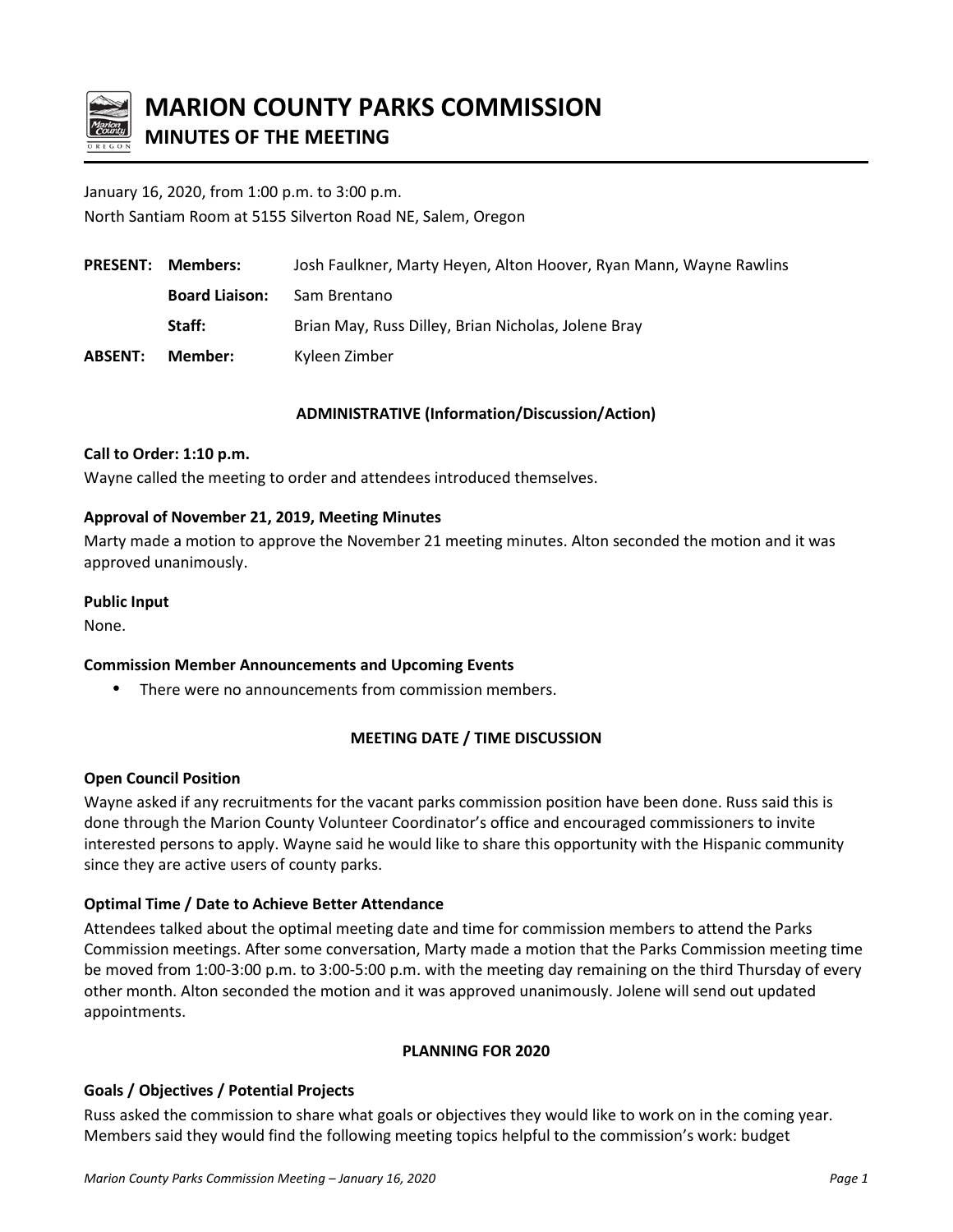presentation; parks tour; park project funding discussion; Parks Master Plan overview; and overview of parks building and/or development. Wayne suggested that he work with Brian and Russ to compile a list of the above suggestions and will bring back to the March meeting.

#### **STAFF UPDATES**

# **Budget FY 20/21**

Brian M. said the parks program had a very good year and the money from the Auburn Park sale will help with other projects. He said the county also has to do a conversion with the Santana Park property. Russ said while in the conversion process, the Parks Program is unable to apply for any grant funding from the state. Brian M. said the county has decided to not pursue disc golf at Bonesteele Park because of other possible options for the park.

Russ distributed a five-year project list to commission members and said the Auburn Park conversion development is the number one focus in the coming fiscal year. He said several projects were accomplished in the previous year and is looking forward to working on those on the list. Brian M. said Parkdale Park is on the list for 2021-22 because a road improvement project is going to be done on Hayesville Road. Brian N. said public Works will do improvements on the street front, so parks doesn't have to, but parks will have to pay for a parking lot and facilities. Marty asked if Parkdale would be a good use as a soccer field. Brian N. said a lot of the land is wetlands. He said a full-sized regulation field will not fit in the land outside the wetland, and while a smaller field would fit, it would flood during heavy rains which will damage the sod. Brian N. said the property provides some stormwater retention and is completely surrounded by houses so fencing and/or netting would be needed if a soccer field was built. Brian M. said most people use it as a green space, an area to go for walks, and imagines a more nature setting with educational opportunities.

#### **Park Updates**

- Labish Village Park Russ updated the commission on improvements to the park, which include new picnic and bus shelters. He said the picnic shelter has two tables with a concrete pathway leading from the bus shelter.
- New park kiosks Russ said new kiosk has been installed at Spong's Landing Park. He said a graphic that shows trails and park amenities will also go on the kiosk. Russ said there will also be new kiosks installed at Aumsville Ponds and Bonesteele parks, and shared the new signs that will go in those kiosks.
- Archived news Russ shared several news articles he found in local news archives.
- North Fork Road Parks Russ said North Fork Park was closed this week because of the snow storm. He said it will reopen when the weather improves. Russ said Salmon Falls Park is also closed because of ice.
- Property Line Issues Russ said a survey was done at Salmon Falls Park at the request of Elkhorn Corp. and it found the fence that was thought to be along the property line is actually encroaching three feet. He said this will be fixed. Russ said the fence separating the park from BLM property is also encroaching on their property. He said the county and BLM will work together to resolve this. Russ said they did a survey of the Scotts Mills Park property and found a neighboring property is 1 foot from park property.
- Graffiti Issues Russ said there has been graffiti issues at some county parks, including the restrooms at Spong's Landing and Bonesteele. He said the person responsible was arrested by Aumsville Police.
- Homeless Camping Russ showed a photo of a homeless camp discovered at Eola Bend Park. He said it took three visits from the Sheriff's Office before they vacated. He said the site has been cleaned and when weather dries out they will walk that area and clear vegetation for visibility.
- Cougar at Bear Creek Park Russ said Steve Nerrow took a photo of a cougar track at Bear Creek Park. He said they installed a trail cam but haven't gotten any other photos.